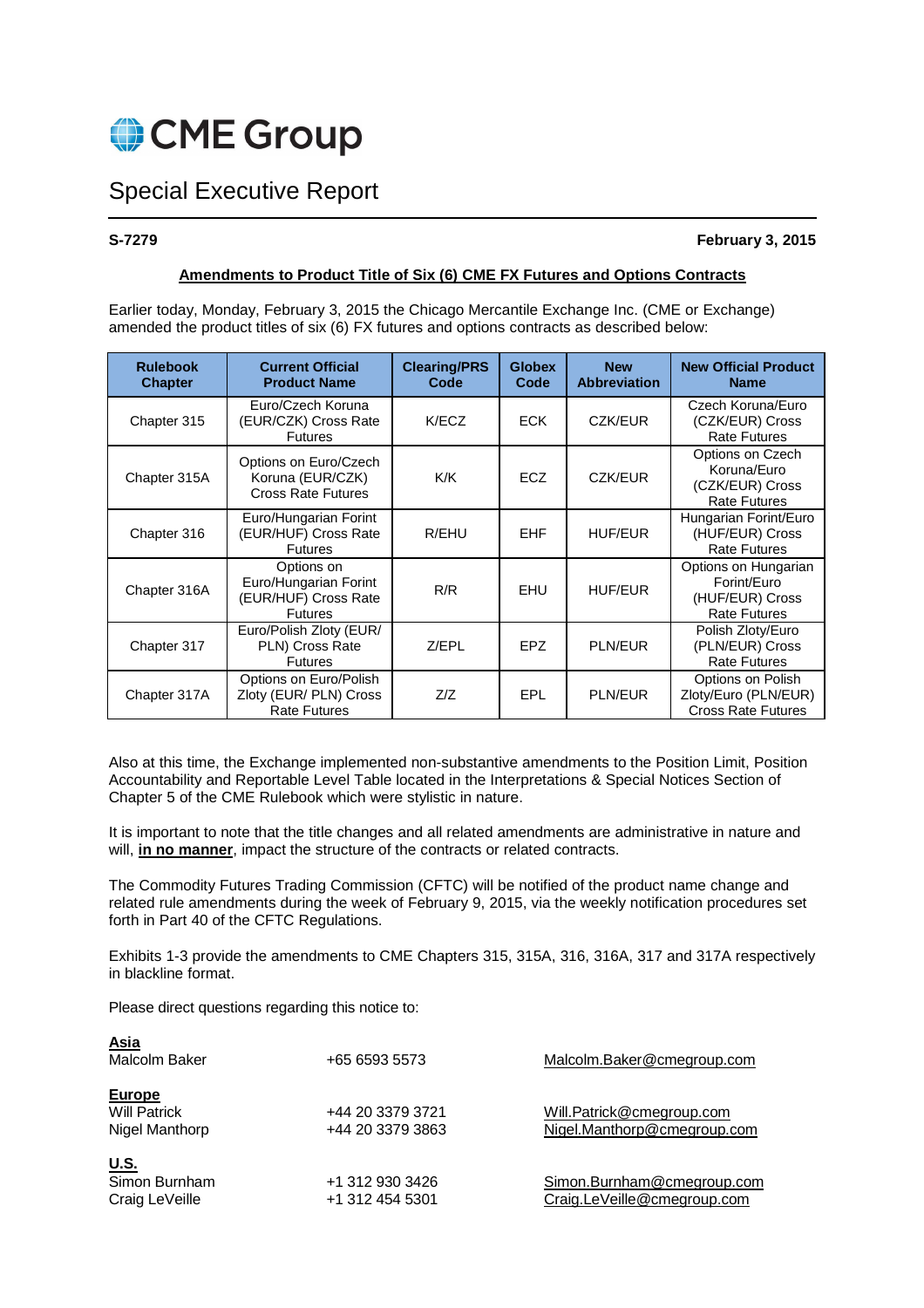#### **Exhibit 1 Chapter 315 Euro/Czech Koruna/Euro (EUR/CZK/EUR) Cross Rate Futures**

#### **31500. SCOPE OF CHAPTER**

This chapter is limited in application to Euro/Czech koruna/Euro cross rate futures. In addition to this chapter, Euro/Czech koruna/Euro cross rate futures shall be subject to the general rules and regulations of the Exchange insofar as applicable.

For purposes of this chapter, unless otherwise specified, times referred to herein shall refer to and indicate Chicago time.

# **31501. TRADING SPECIFICATIONS**

**31501.D. Price Increments** 

Minimum price fluctuations shall be in multiples of .000002 Euro per Czech koruna, equivalent to 8 Euro per contract. Trades may also occur in multiples of .000001 Euro per Czech koruna, commonly referred to as one-half tick, for EUR/CZK/EUR futures intra-currency spreads, executed as simultaneous transactions on the trading floor pursuant to Rule 542.A. and on GLOBEX® pursuant to Rule 542.F.; and for EUR/CZK/EUR futures All–Or–None (AON) transactions executed pursuant to section "All–Or–None Transactions" of Rule 521.

# **31502. SETTLEMENT PROCEDURES**

**31502.A. Physical Delivery** 

1. Procedures

In addition to the procedures and requirements contained in this chapter, physical delivery procedures shall be governed by the rules set forth in Chapter 7.

Euro/Czech koruna/Euro cross rate futures traded pursuant to Chapter 315 shall be delivered in banks designated by the Exchange. Buyers of the Euro/Czech koruna/Euro cross rate futures contract shall deliver the minimum-fluctuation currency (Euro) and receive the trading-unit currency (Czech koruna). Sellers of the Euro/Czech koruna/Euro cross rate futures contract shall deliver the trading-unit currency (Czech koruna) and receive the minimum-fluctuation currency (Euro).

#### **Chapter 315A**

**Options on Euro/Czech Koruna/Euro (EUR/CZK/EUR) Cross Rate Futures**

# **315A00. SCOPE OF CHAPTER**

This chapter is limited in application to options on Euro/Czech koruna/Euro cross rate futures. In addition to this chapter, options on Euro/Czech koruna/Euro cross rate futures shall be subject to the general rules and regulations of the Exchange insofar as applicable.

For purposes of this chapter, unless otherwise specified, times referred to herein shall refer to and indicate Chicago time.

# **315A01. OPTIONS CHARACTERISTICS**

**315A01.B. Trading Unit** 

The trading unit shall be an option to buy, in the case of the call, or to sell, in the case of the put, one Euro/Czech koruna/Euro cross rate futures contract as specified in Chapter 315.

# **315A03. EXERCISE AND ASSIGNMENT**

In addition to the applicable procedures and requirements of Chapter 7, the following shall apply to the exercise of option contracts on Euro/Czech koruna/Euro cross rate futures.

#### **315A03.A. Exercise of Option by Buyer**

An option may be exercised by the buyer on any Business Day that the option is traded. To exercise an option the clearing member representing the buyer shall present an exercise notice to the Clearing House by 7:00 p.m. on any day of exercise except on the termination of trading day.

All Euro/Czech koruna/Euro options that are in the money and have not been liquidated or exercised prior to the termination of trading, shall be exercised automatically. An option is in-the-money if the settlement price of the underlying futures contract at termination lies above the exercise price in the case of a call, or lies below the exercise price in the case of a put.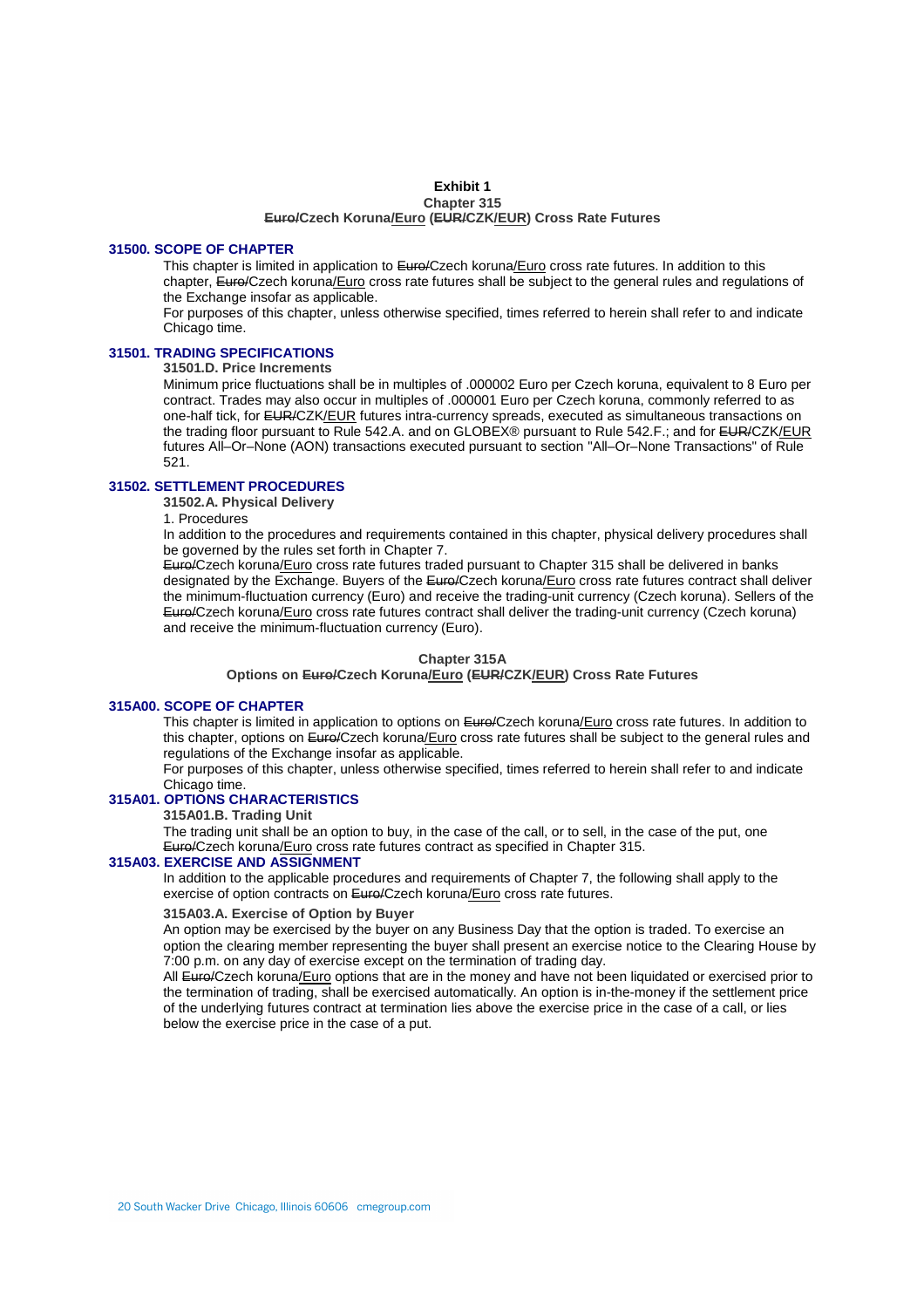#### **Exhibit 2 Chapter 316**

# **Euro/Hungarian Forint/Euro (EUR/ HUF/EUR) Cross Rate Futures**

#### **31600. SCOPE OF CHAPTER**

This chapter is limited in application to Euro/Hungarian forint/Euro cross rate futures. In addition to this chapter, Euro/Hungarian forint/Euro cross rate futures shall be subject to the general rules and regulations of the Exchange insofar as applicable.

For purposes of this chapter, unless otherwise specified, times referred to herein shall refer to and indicate Chicago time.

# **31601. TRADING SPECIFICATIONS**

**31601.D. Price Increments** 

Minimum price fluctuations shall be in multiples of .0000002 Euro per Hungarian forint, equivalent to 6 Euro per contract. Trades may also occur in multiples of .0000001 Euro per Hungarian forint, commonly referred to as one-half tick, for EUR/HUF/EUR futures intra-currency spreads, executed as simultaneous transactions on the trading floor pursuant to Rule 542.A. and on GLOBEX® pursuant to Rule 542.F.; and for

EUR/HUF/EUR futures All–Or–None (AON) transactions executed pursuant to section "All–Or–None Transactions" of Rule 521.

# **31602. SETTLEMENT PROCEDURES**

**31602.A. Physical Delivery** 

1. Procedures

In addition to the procedures and requirements contained in this chapter, physical delivery procedures shall be governed by the rules set forth in Chapter 7.

Euro/Hungarian forint/Euro cross rate futures traded pursuant to Chapter 316 shall be delivered in banks designated by the Exchange. Buyers of the Euro/Hungarian forint/Euro cross rate futures contract shall deliver the minimum-fluctuation currency (Euro) and receive the trading-unit currency (Hungarian forint). Sellers of the Euro/Hungarian forint/Euro cross rate futures contract shall deliver the trading-unit currency (Hungarian forint) and receive the minimum-fluctuation currency (Euro).

#### **Chapter 316A**

**Options on Euro/Hungarian Forint/Euro (EUR/ HUF/EUR) Cross Rate Futures**

### **316A00. SCOPE OF CHAPTER**

This chapter is limited in application to options on Euro/Hungarian forint/Euro cross rate futures. In addition to this chapter, options on Euro/Hungarian forint/Euro cross rate futures shall be subject to the general rules and regulations of the Exchange insofar as applicable.

For purposes of this chapter, unless otherwise specified, times referred to herein shall refer to and indicate Chicago time.

# **316A01. OPTIONS CHARACTERISTICS**

#### **316A01.B. Trading Unit**

The trading unit shall be an option to buy, in the case of the call, or to sell, in the case of the put, one Euro/Hungarian forint/Euro cross rate futures contract as specified in Chapter 316.

#### 5B**316A03. EXERCISE AND ASSIGNMENT**

In addition to the applicable procedures and requirements of Chapter 7, the following shall apply to the exercise of option contracts on Euro/Hungarian forint/Euro cross rate futures.

#### **316A03.A. Exercise of Option by Buyer**

An option may be exercised by the buyer on any Business Day that the option is traded. To exercise an option the clearing member representing the buyer shall present an exercise notice to the Clearing House by 7:00 p.m. on any day of exercise except on the termination of Trading Day.

All Euro/Hungarian forint/Euro options that are in the money and have not been liquidated or exercised prior to the termination of trading, shall be exercised automatically. An option is in-the-money if the settlement price of the underlying futures contract at termination lies above the exercise price in the case of a call, or lies below the exercise price in the case of a put.